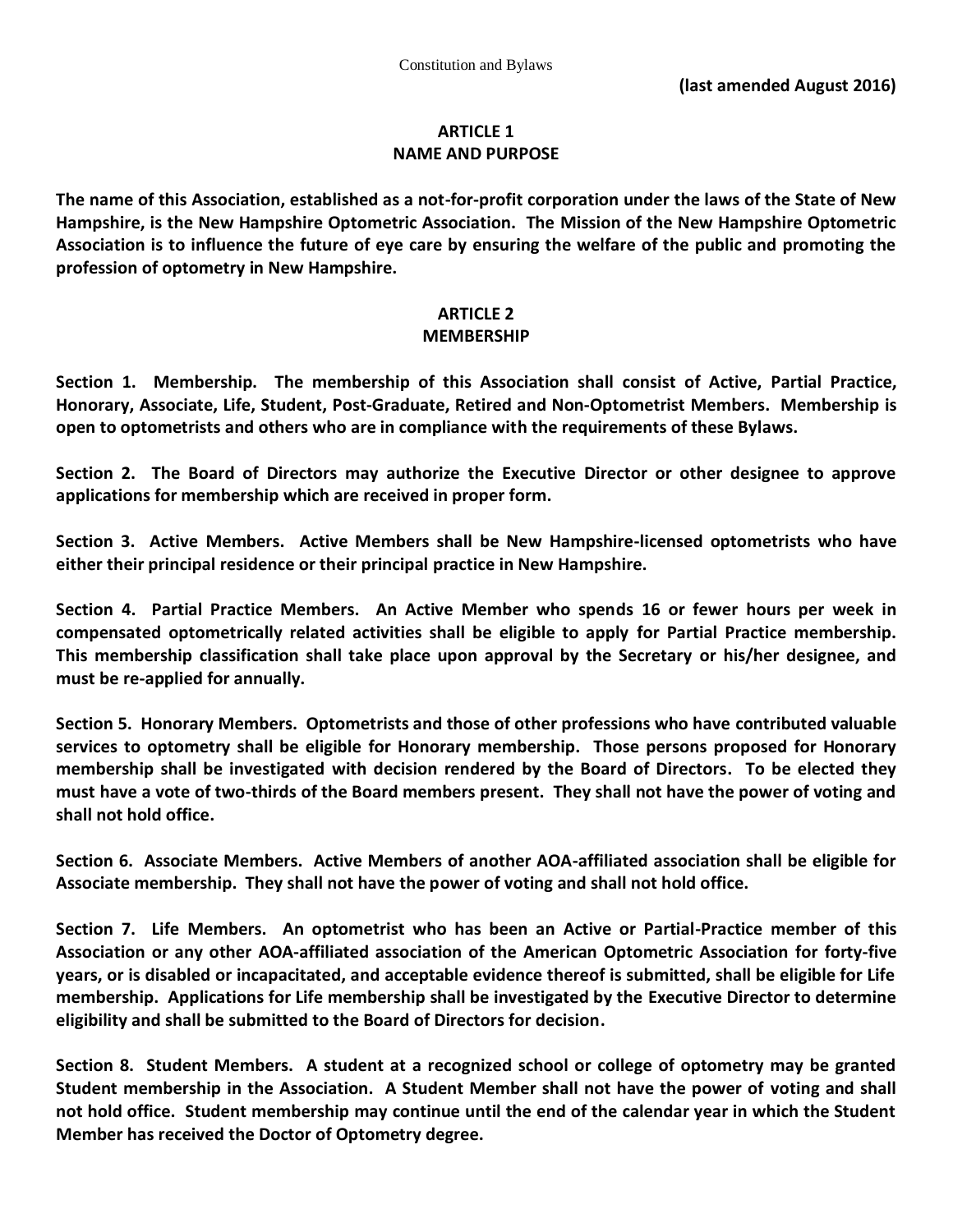**Section 9. Post-Graduate Members. An optometrist who is a resident or intern at a program accredited by the Accreditation Council on Optometric Education or is a full-time enrollee in a graduate program shall be eligible for Post-Graduate Membership. Such membership may continue until the end of the calendar year in which the Post-Graduate Member has completed the qualifying program. Post-Graduate members shall not have the power of voting and shall not hold office.**

**Section 10. Retired Members. An optometrist who is an Active Member, has attained the age of 55, is no longer engaged in compensated optometrically related activities, and has not been approved for Life membership in the Association, shall be a Retired Member.**

**Section 11. Non-Optometrist Members. A person who is not an optometrist, but who wishes to support the aims and objectives of the Association, may, upon proper application, become a Non-Optometrist Member. Such member shall not have the power of voting and shall not hold office.**

**Section 12. Any member who for any reason becomes ineligible for their current membership category shall automatically be reclassified to the appropriate category, and dues shall be adjusted accordingly. Such classification changes may occur only once in a calendar year, and may not be retroactive.**

# **ARTICLE 3**

# **RESIGNATION**

**Any member shall have the privilege of resigning membership in the Association, provided that the member is in good standing and the resignation is submitted in writing to the Board of Directors.**

# **ARTICLE 4**

#### **OFFICERS**

**The Officers of this Association shall consist of President, President-Elect, Vice President, Secretary-Treasurer (or Secretary and Treasurer) and Immediate Past President.**

# **ARTICLE 5 BOARD OF DIRECTORS**

**Section 1. The officers together with eight Directors shall constitute the Board of Directors. Six Directors shall be elected by the membership at the Annual Meeting. The President may appoint two additional Directors who shall serve during the term of the President who appointed them.**

**Section 2. The Board of Directors shall have the entire authority to conduct the business of the Association between general meetings of the Association within the limits of the budget and policy established by the Board of Directors or at general meetings of the Association. The Board of Directors shall have general authority over all committees of the Association. The Board of Directors shall have the authority to declare any office of the Association vacant after due investigation.**

**Section 3. If any vacancy occurs on the Board of Directors, through resignation or otherwise, the Board of Directors may name a successor to the position thus vacated, and such successor shall serve for the unexpired term of the person replaced.**

**Section 4. Additional agents. The Board of Directors at its discretion may appoint to function at its pleasure such other agents as it may from time to time deem favorable, and prescribe the duties of such agents.**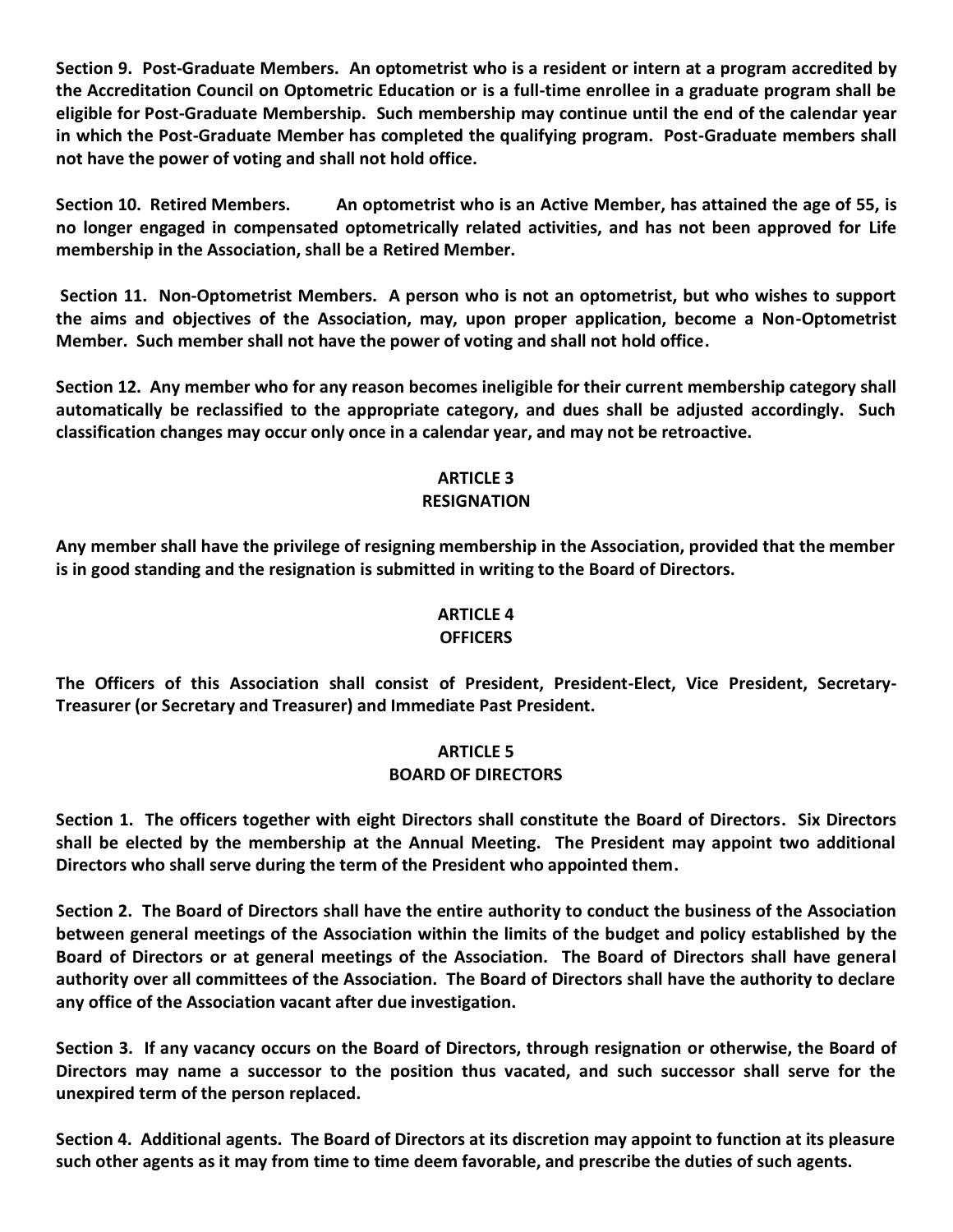**Section 5. The President shall be Chair of the Board, and in the absence of the President, the President-Elect and Vice President shall be Chair in their order.**

**Section 6. Meetings of the Board of Directors shall be held in such places and at such times as the Board may vote, and if so voted, no further notice thereof need be given. Meetings of the Board may be held from time to time without formal notice; provided all members of the Board are present or those not present have waived notice thereof. Such special meeting shall be held at such time and place as the call thereof may specify.**

**Section 7. Special meetings of the Board shall be held at the call of the President or at the request of five members of the Board, provided that due notice of the meeting is given as herein provided.**

**Section 8. A majority of the Board shall constitute a quorum for the transaction of business at any meeting, but a lesser number may adjourn any meeting from time to time and the same may be held as adjourned without further notice. When a quorum is present at any meeting, a majority of those present thereat shall decide any question brought before such meeting except as otherwise provided in these Bylaws.**

**Section 9. Electronic Participation in Meetings. Any one or more members of the Board of Directors may participate in a meeting of the Board of Directors by means of a conference telephone or other communications equipment with which all persons participating in the meeting can communicate in real time. Participation by such means shall constitute presence in person at a meeting.**

# **ARTICLE 6**

#### **MEETINGS OF THE ASSOCIATION**

**There shall be at least three meetings of the Association in any calendar year, one of which shall be designated by the Board of Directors as the Annual Meeting. Meeting dates shall be determined by the Board of Directors.**

#### **ARTICLE 7**

#### **NOTICE OF MEETINGS**

**A written or electronic notice stating the time, place, day, and hour of all meetings shall be given by the Secretary or his/her designee at least ten days before such meeting to each member of record by sending such notice to the member's last known mailing or electronic address as appearing upon the records of the Association.**

#### **ARTICLE 8**

#### **QUORUM AT MEETINGS**

**At all meetings of the Association, forty Active members shall constitute a quorum for transaction of business. A lesser number may adjourn the meeting from time to time and the meeting may be held as adjourned without further notice. When a quorum is present at any meeting, a majority of the members present and eligible to vote (Active, Partial Practice, Life and Retired Members) shall decide any question brought before the meeting, except as otherwise provided in these Bylaws.**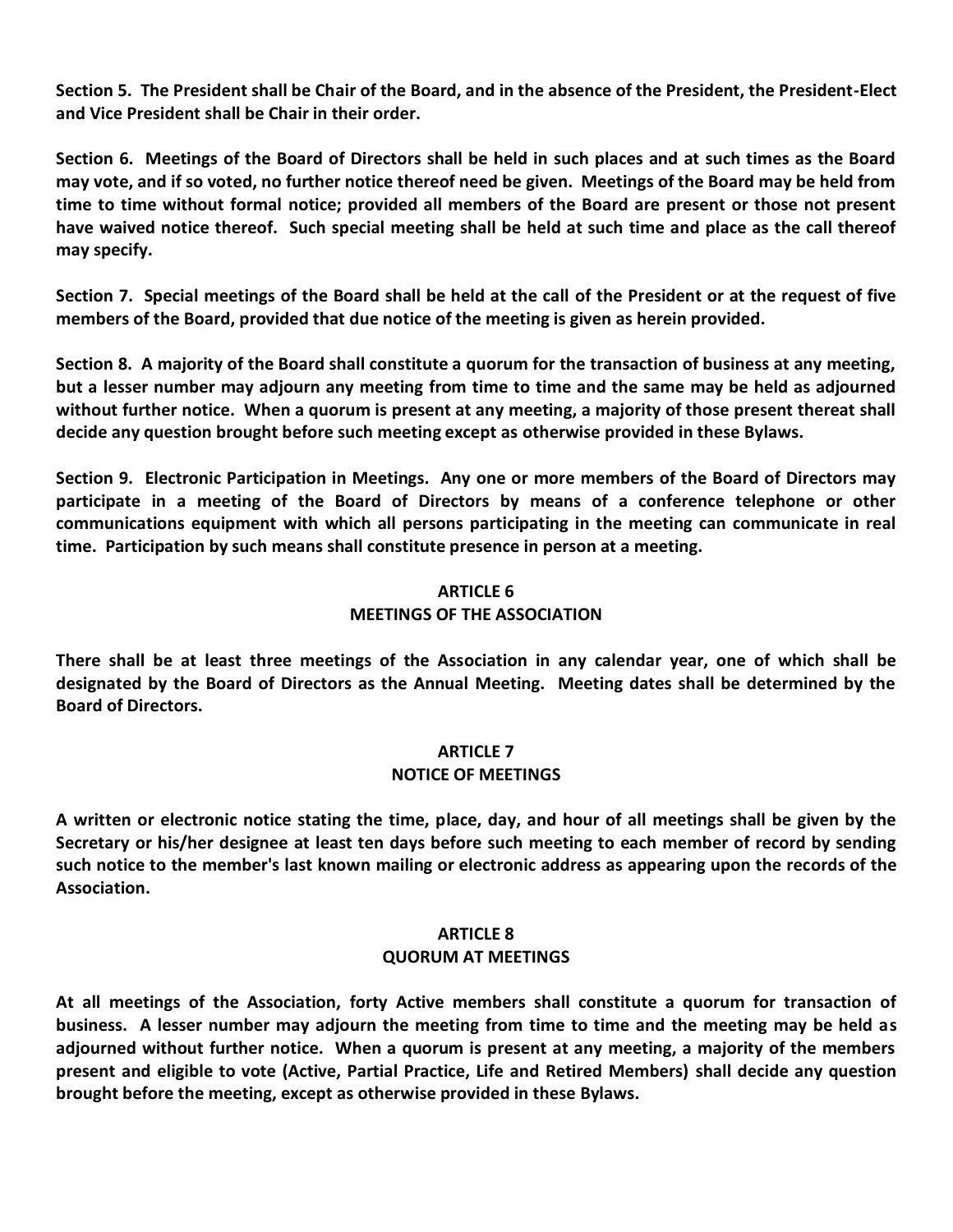#### **ARTICLE 9 ELECTION OF OFFICERS AND DIRECTORS**

**Section 1. All officers and Directors, with the exception of the Immediate Past President, shall be elected at the Annual Meeting of the association, and shall serve for the term of one year from January 1 of the year after they are elected, or until their successors shall be elected and qualify. The President may serve up to two consecutive terms in that office at a time. The retiring President shall automatically become the Immediate Past President.**

**Section 2. No person shall be eligible to serve as President unless that person has previously held the office of President-Elect.**

**Section 3. Any Active, Partial Practice, Life or Retired member may nominate him/herself, or any other member, for the offices of Director, Secretary-Treasurer (or Secretary and Treasurer), Vice President, President-Elect, and President, at the Annual Meeting.**

**Section 4. No person shall be nominated or elected to any position unless that person has agreed to serve if elected.**

**Section 5. The elections for Secretary and Treasurer shall be held separately. Nothing shall preclude the same person from being nominated or elected to both offices.**

# **ARTICLE 10 DUTIES OF THE OFFICERS**

**Section 1. The President. The President shall be the Chief Executive Officer of the Association. The President shall:**

**a) Preside over all meetings of the Association and the Board of Directors.**

**b) Call special meetings upon request of five members of the Board of Directors, or upon the request of ten Active members of the Association, or as otherwise provided in these Bylaws.**

**c) Establish all Standing and Ad-Hoc Committees, and appoint the members of all committees in accordance with Article 16 of these Bylaws.**

**d) Serve as a member of the Leadership Development Committee.**

**e) Receive compensation equal or equivalent to Active Member dues for each year served.**

**Section 2. The President-Elect and Vice President. The President-Elect and Vice President shall in their order assume the duties of the next higher officer in the absence of that officer.** 

**Section 3. The Secretary. The Secretary shall be the custodian of the charter of the Association, shall keep or cause to be kept a true record of all meetings of the Association, and shall perform or supervise the performance of all other duties customarily pertaining to the office of Secretary.** 

**Section 4. The Treasurer. The Treasurer shall perform or supervise the performance of all duties customarily pertaining to the office of Treasurer. The Treasurer shall, at the end of each quarter, provide a**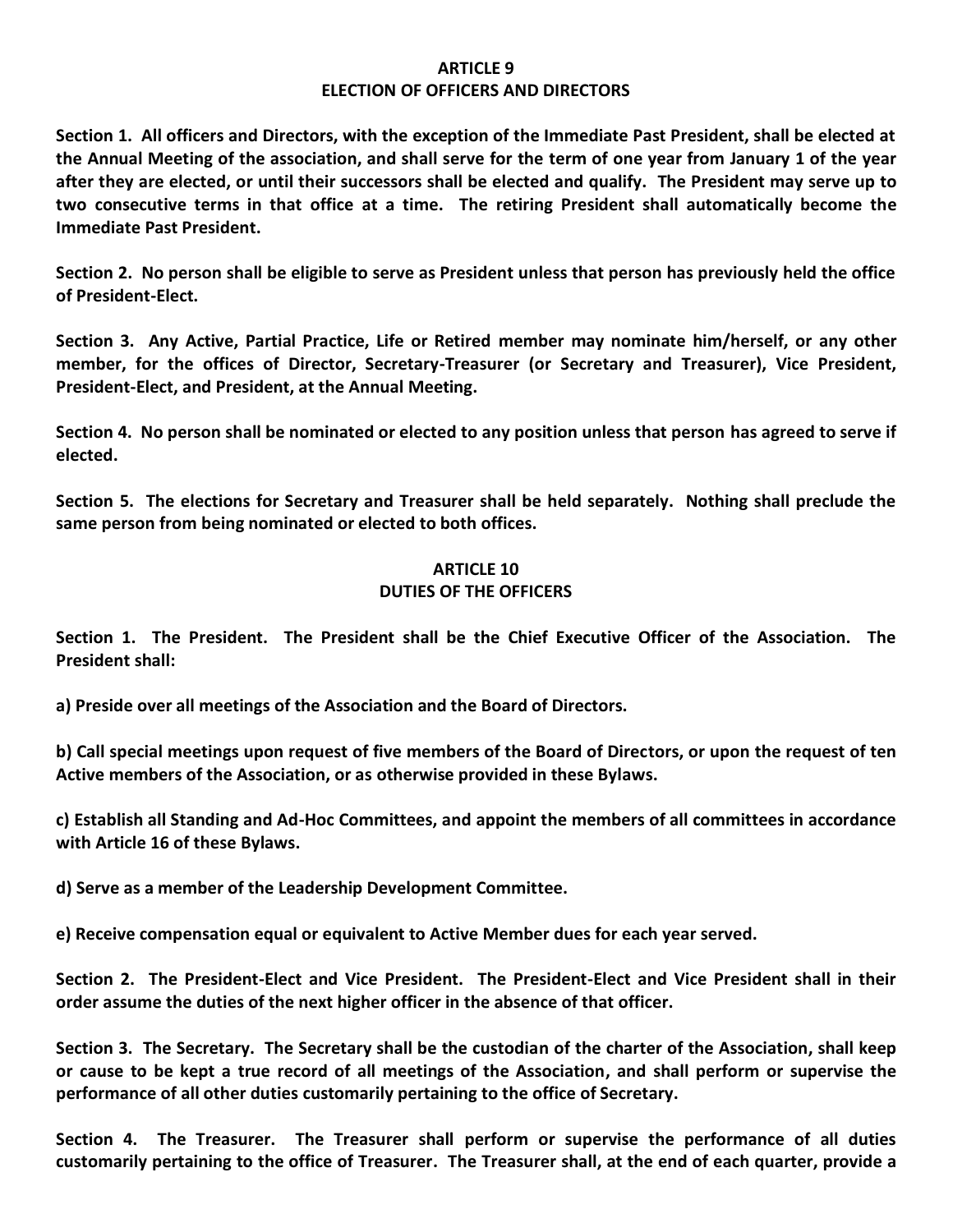**report to the Board of Directors and the membership as to the financial status of the Association. The Treasurer shall have the authority to approve dues waiver requests submitted by members in proper form and for adequate reasons, and shall report such approvals to the Board of Directors with the names of the waiver recipients redacted. The Treasurer shall report the number of members in each membership category to the Board of Directors at its meeting closest to May 1 of each year, and at any other times when requested by the President or the Board of Directors.**

# **ARTICLE 11**

#### **FISCAL YEAR**

**The fiscal year of the Association shall be from January 1 through December 31.**

# **ARTICLE 12 ANNUAL EXAMINATION OF THE BOOKS**

**A committee consisting of at least three members of the Board of Directors along with any other members appointed by the President shall annually examine the books of the Association and make a report to the Board of Directors no later than 90 days after the end of the Association's fiscal year. After acceptance by the Board of Directors, the report shall be published in the Association newsletter or otherwise distributed in writing or electronically to the membership at or prior to the next meeting of the Association. The Treasurer shall not be member of the committee but shall serve as an advisor to the committee. The committee may, if it deems necessary, engage the services of a public accountant in the examination of the books and preparation of its report.**

#### **ARTICLE 13 (deleted)**

#### **ARTICLE 14 DUES**

**Section 1. Dues shall be paid in a timely manner. Dues may be paid annually, quarterly, monthly or on an individual payment schedule approved by the Treasurer.**

**Section 2. Active Members. The annual dues for Active Members shall be \$625 for the year 2016 and each subsequent year, plus the affiliation fees for the American Optometric Association. The dues for new Active members shall be equal, in percentage, to the sliding scale set forth by the American Optometric Association. The Board of Directors shall have the authority to increase the annual dues no more often than once each year (for the following year) by an amount no greater, in percentage, than the Federal Government's Cost of Living Adjustment (COLA). If the Board of Directors votes to take such action, the membership shall be informed by written or electronic notice at least ten days prior to the effective date of such an increase. A special dues assessment of \$60 per year shall additionally be imposed each year commencing in 2017, with such assessment dedicated to funding the Association's costs and expenses related to maintaining Leadership State status in the AOA-endorsed Think About Your Eyes program. Such assessment shall terminate the year next succeeding the end of the Think About Your Eyes program, or at a sooner time if voted by the Board of Directors.** 

**Section 3. Partial Practice Members. The dues for Partial Practice Members shall be 60% of the dues for Active Members.**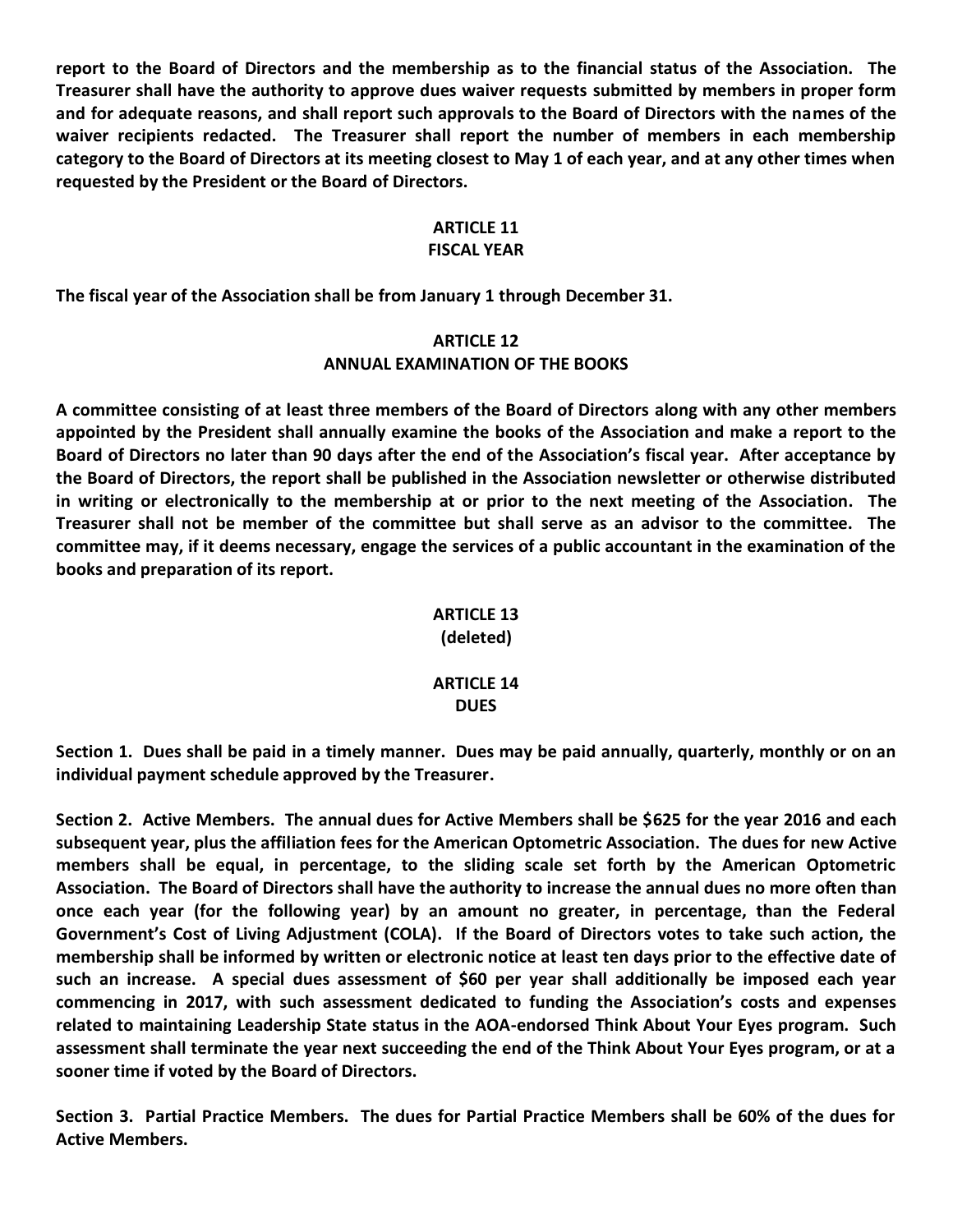**Section 4. Retired Members. The dues for Retired Members shall be \$25.00 per year.**

**Section 5. Post-Graduate Members. Post-Graduate members shall pay no dues to the NHOA, but shall pay the Post-Graduate Member affiliation fees for the American Optometric Association.**

**Section 6. Associate Members. Dues for Associate Members who do not hold current New Hampshire licenses shall be \$25.00 per year. Dues for Associate Members who hold current New Hampshire licenses shall be \$75 per year.**

**Section 7. Life, Honorary, Student and Non-Optometrist Members. No dues shall be paid by Life, Honorary, Student or Non-Optometrist Members.**

**Section 8. Waiver of dues. In the case of a member's economic misfortune or partial or total disability, that member shall be eligible for a total or partial dues waiver. Dues waivers must be applied for annually.**

**Section 9. Full dues pro-rated. The Association dues for new and reinstated Active Members will be prorated on a monthly basis. Such member joining the Association shall pay Association dues on the basis of the number of full remaining months in the calendar year in which the member joins.**

#### **ARTICLE 15 PENALTY FOR NON-PAYMENT OF DUES**

**Section 1. Unless prior arrangements are requested and are approved by the Treasurer, a member's dues shall be considered in arrears:**

**a) on April 30, if at least one quarter of the annual dues have not been received by the Treasurer;**

**b) on July 31, if at least one half of the annual dues have not been received by the Treasurer;**

**c) on October 31, if at least three quarters of the annual dues have not been received by the Treasurer;**

**d) on December 31, if all of the annual dues have not been received by the Treasurer.**

**Section 2. Dues payments shall be considered as "received by the Treasurer" if they have been received by the Association office or transmitted electronically by an agent for the Association.**

**Section 3. A member whose dues are in arrears shall be notified in writing by the Treasurer, and if the arrearage is not cleared within thirty days the Board of Directors shall be informed. The Board may grant an extension for good cause, or may vote to suspend the member until the arrearage is cleared in accordance with the provisions of Article 21, Section 7.**

# **ARTICLE 16 COMMITTEES**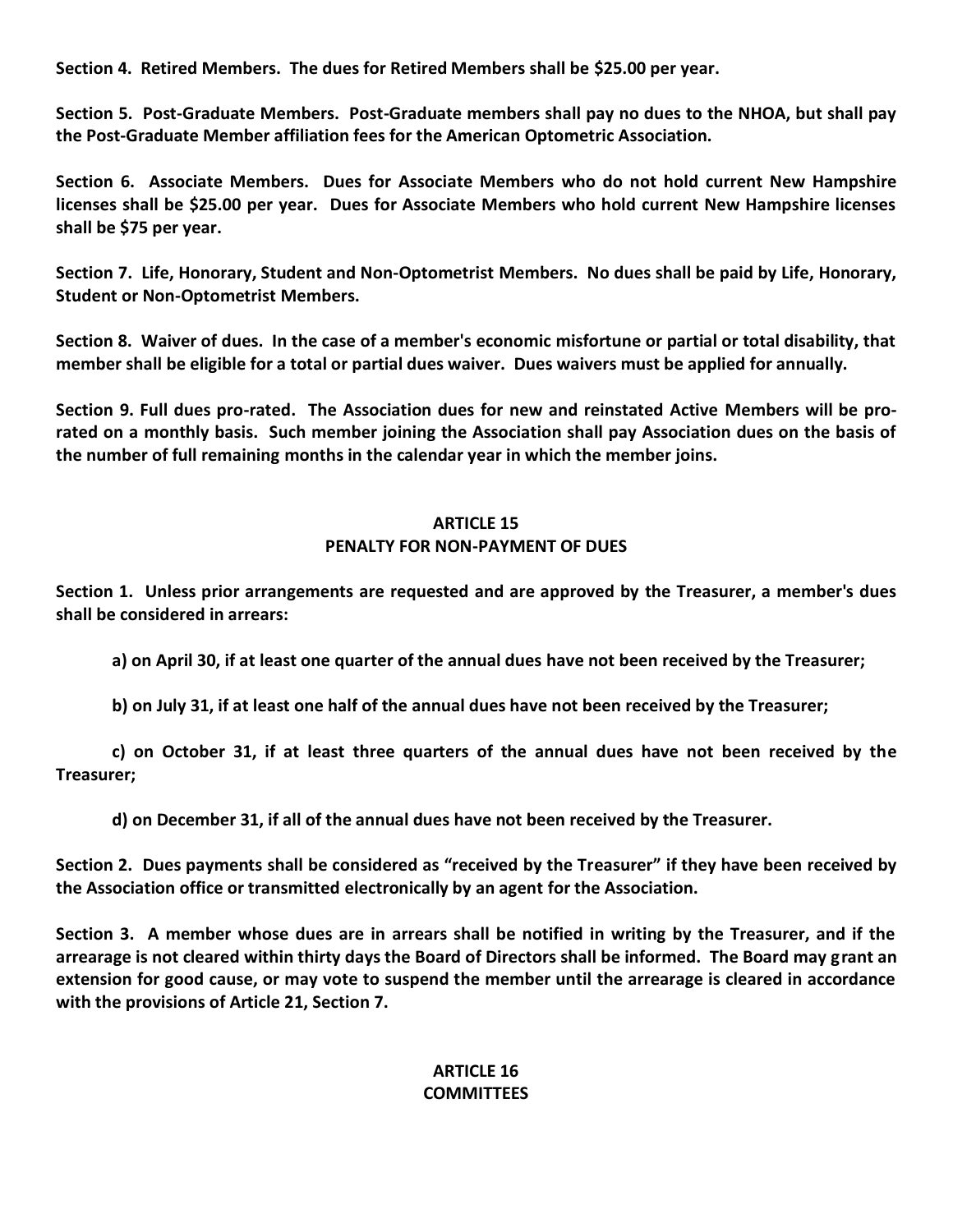**The President shall establish the Standing and Ad-Hoc Committees necessary to further the activities of the Association, and shall appoint the members of each committee. All Standing Committees shall report on their activities, electronically or in writing, to the membership at the Annual Meeting.**

# **ARTICLE 17**

# **REPRESENTATION AT A CONGRESS OF THE AMERICAN OPTOMETRIC ASSOCIATION**

**The President shall be the chief delegate from New Hampshire to any Congress of the American Optometric Association if able to attend. Other delegates and alternates shall be appointed by the Board of Directors, and expense allowance for delegates and alternates shall be determined by the Board of Directors.**

# **ARTICLE 18**

# **AMENDMENTS TO THE CONSTITUTION AND BYLAWS**

**This Constitution and Bylaws may be amended at any regular or special meeting of the Association by a two-thirds vote of the members present and eligible to vote (Active, Partial Practice, Life, and Retired Members), provided that the Secretary has included in the notice of the meeting stipulated in Article 7 a copy of the proposed amendment.**

#### **ARTICLE 19**

# **ACCEPTANCE OF OBJECTS AND COMPLIANCE WITH THE BYLAWS**

**The payment of dues by a member is acceptance by such member of the provisions of these Bylaws and the objects, aims and ideals of the Association, and such member thereby submits to and agrees to comply with and be bound by these Bylaws. On this condition alone is a member entitled to the privileges of membership in this Association.**

#### **ARTICLE 20**

# **CODE OF ETHICS and STANDARDS OF PROFESSIONAL CONDUCT**

**Section 1. The Code of Ethics and Standards of Professional Conduct of the New Hampshire Optometric Association are, and are hereby declared to be, the Code Of Ethics and Standards of Professional Conduct of the American Optometric Association currently in force. If the said Code Of Ethics or Standards of Professional Conduct are amended by the American Optometric Association, such amendments shall automatically be incorporated in the New Hampshire Optometric Association's Code of Ethics and Standards of Professional Conduct.**

**Section 2. In addition to the last sentence of Section 1 above, the Code of Ethics and Standards of Professional Conduct of the New Hampshire Optometric Association may be amended according to the provisions of Article 19 of these Bylaws.**

**Section 3. Admission to and continued membership in the New Hampshire Optometric Association require strict adherence to the Association's Code of Ethics and Standards of Professional Conduct. A member or applicant for membership must subscribe to the Code of Ethics and Standards of Professional Conduct.**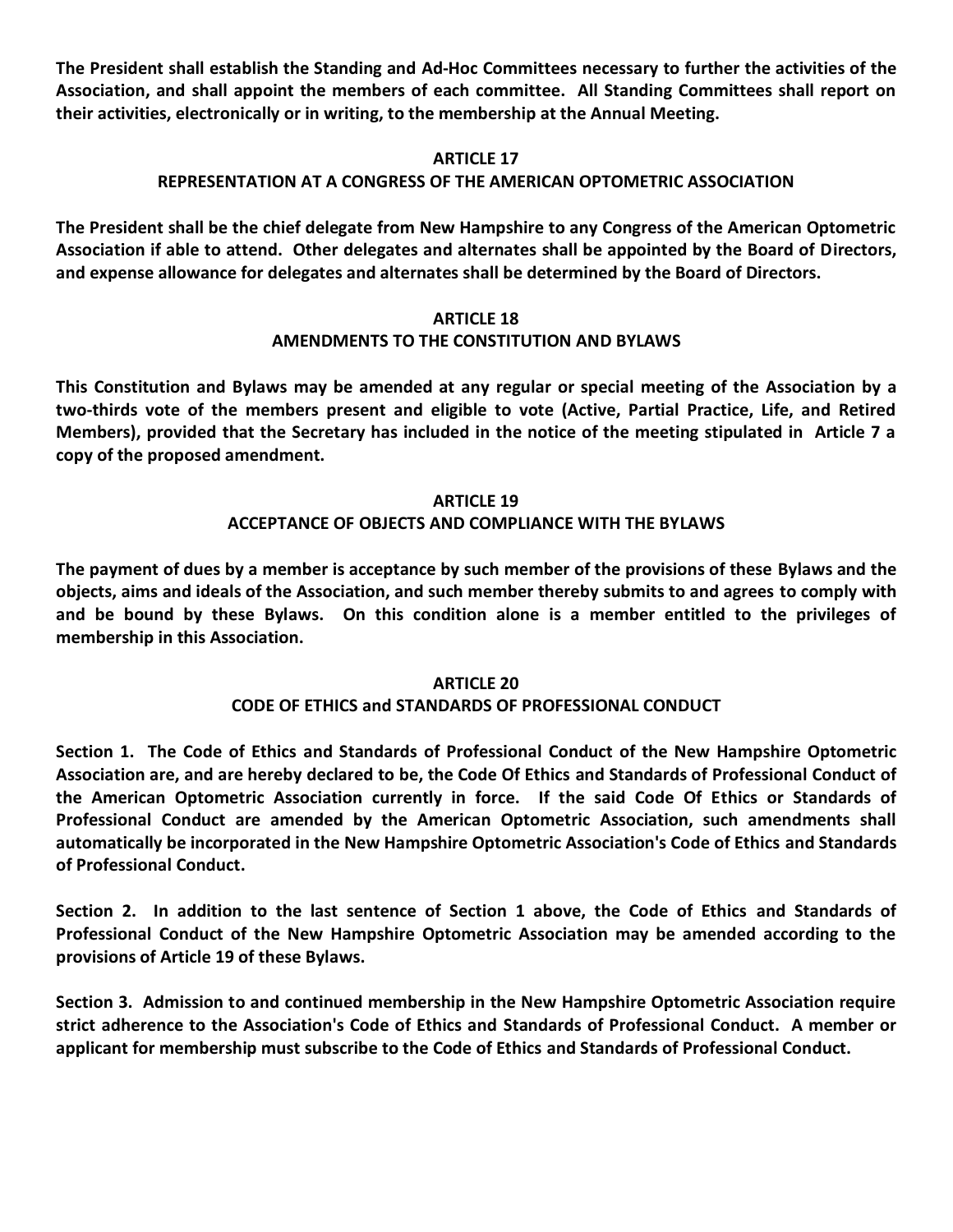#### **ARTICLE 21**

#### **SUSPENSION AND REINSTATEMENT OF MEMBERSHIP**

**Section 1. Causes for suspension from membership shall be violation of the Code of Ethics or Standards of Professional Conduct of the Association (violation of Article 20) or delinquency in payment of dues as defined in Article 15.**

**Section 2. All complaints of alleged violations shall be made in writing to the Secretary.**

**Section 3. Upon receipt of a complaint of alleged violation, the Secretary shall promptly notify the alleged violator of the complaint by registered mail.**

**Section 4. An alleged violator shall have the right to a hearing before the Board of Directors if he or she so requests within sixty days of receipt of the Secretary's notice of alleged violation. If no request for hearing is received by the Secretary within the sixty-day period, the alleged violator shall be automatically suspended and no action by the Board of Directors will be necessary.**

**Section 5. After a hearing, the Board of Directors shall reach one of three conclusions:**

**a) no violation has occurred;**

**b) an intentional violation has occurred, and the member is automatically suspended. If the violation is not corrected within a reasonable time limit prescribed by the Board of Directors, the member shall be dropped and no vote of the Association shall be necessary;**

**c) an unintentional or unavoidable violation has occurred, and the Board of Directors shall prescribe a reasonable time limit for the correction of the violation. If the violation is not corrected within the time limit, the matter shall come before the general membership, at which time the question shall be: "Shall the member be suspended?" and a two-thirds vote of the entire Association shall be necessary for passage in the affirmative. The total number of Active, Partial Practice, Life and Retired members shall be used to calculate whether or not the two-thirds level is reached.**

**Section 6. If a member is suspended under the provisions of this Article, the Board of Directors may remove the suspension at any time upon determining that the violation no longer exists.**

**Section 7. If a member is suspended for dues delinquency under the provisions of Article 15 or resigns with dues in arrears, the member may apply for reinstatement upon payment of the current year's dues in advance.**

#### **ARTICLE 22**

#### **EXECUTIVE DIRECTOR**

**The Board of Directors may engage the services of a person to serve as Executive Director of the Association, and prescribe the duties and compensation of that person. The Executive Director need not be an optometrist or a member of the Association. The Executive Director may attend and participate in all meetings of the Association and of the Board of Directors, but may not hold office in the Association, or vote unless s/he is a member of the Association.**